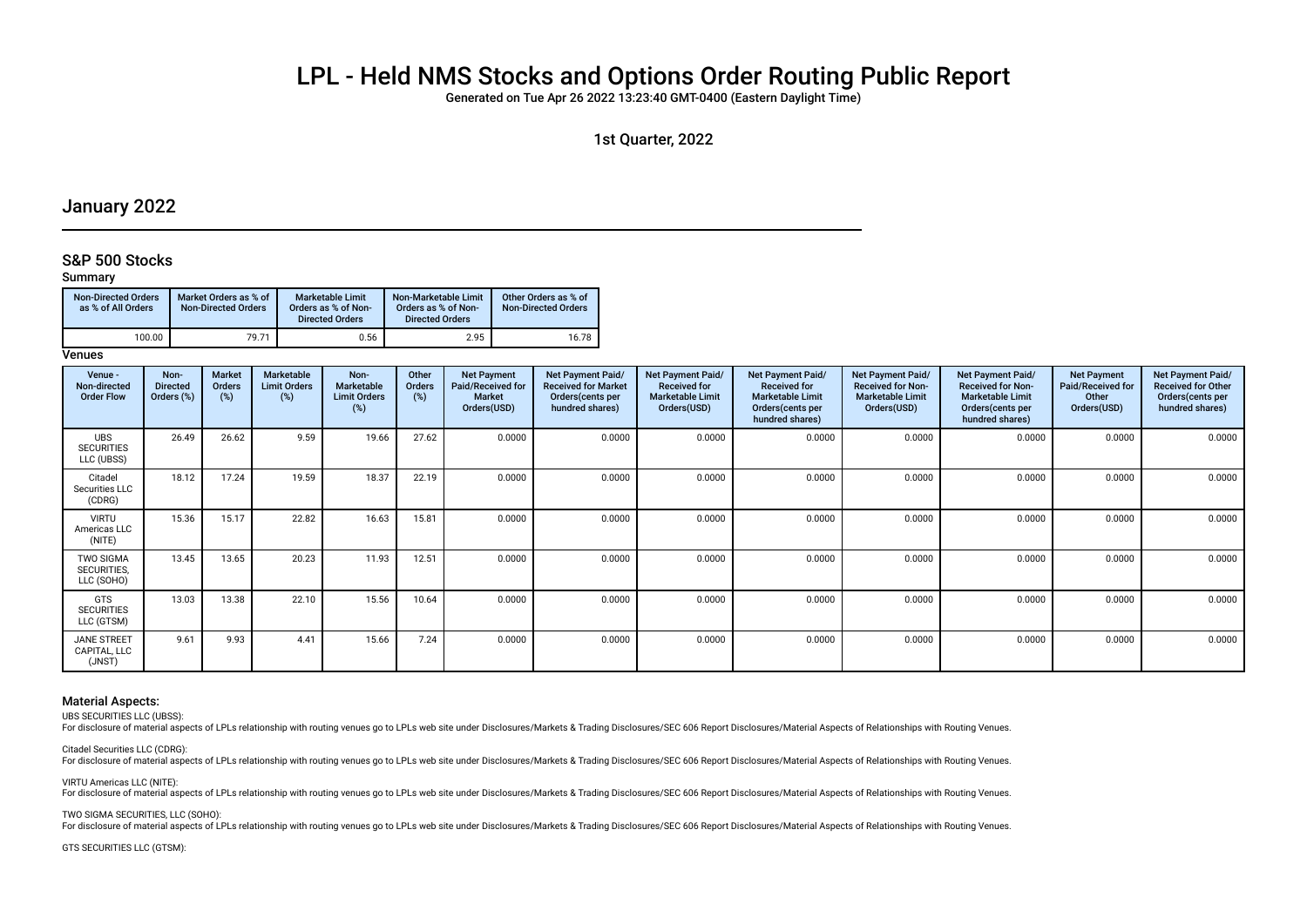For disclosure of material aspects of LPLs relationship with routing venues go to LPLs web site under Disclosures/Markets & Trading Disclosures/SEC 606 Report Disclosures/Material Aspects of Relationships with Routing Venu

#### JANE STREET CAPITAL, LLC (JNST):

For disclosure of material aspects of LPLs relationship with routing venues go to LPLs web site under Disclosures/Markets & Trading Disclosures/SEC 606 Report Disclosures/Material Aspects of Relationships with Routing Venu

----------------

# January 2022

## Non-S&P 500 Stocks

### Summary

| <b>Non-Directed Orders</b><br>as % of All Orders | Market Orders as % of<br><b>Non-Directed Orders</b> | <b>Marketable Limit</b><br>Orders as % of Non-<br><b>Directed Orders</b> | Non-Marketable Limit<br>Orders as % of Non-<br><b>Directed Orders</b> | Other Orders as % of<br><b>Non-Directed Orders</b> |
|--------------------------------------------------|-----------------------------------------------------|--------------------------------------------------------------------------|-----------------------------------------------------------------------|----------------------------------------------------|
| 100.00                                           | 84.63                                               | 1.43                                                                     | 2.87                                                                  | 11.07                                              |

## **Venues**

| Venue -<br>Non-directed<br><b>Order Flow</b>  | Non-<br><b>Directed</b><br>Orders (%) | <b>Market</b><br>Orders<br>(%) | Marketable<br><b>Limit Orders</b><br>$(\%)$ | Non-<br><b>Marketable</b><br><b>Limit Orders</b><br>$(\%)$ | Other<br>Orders<br>(%) | <b>Net Payment</b><br>Paid/Received for<br><b>Market</b><br>Orders(USD) | Net Payment Paid/<br><b>Received for Market</b><br>Orders(cents per<br>hundred shares) | Net Payment Paid/<br><b>Received for</b><br><b>Marketable Limit</b><br>Orders(USD) | Net Payment Paid/<br><b>Received for</b><br><b>Marketable Limit</b><br>Orders (cents per<br>hundred shares) | Net Payment Paid/<br><b>Received for Non-</b><br><b>Marketable Limit</b><br>Orders(USD) | Net Payment Paid/<br><b>Received for Non-</b><br><b>Marketable Limit</b><br>Orders(cents per<br>hundred shares) | <b>Net Payment</b><br>Paid/Received for<br>Other<br>Orders(USD) | Net Payment Paid/<br><b>Received for Other</b><br>Orders (cents per<br>hundred shares) |
|-----------------------------------------------|---------------------------------------|--------------------------------|---------------------------------------------|------------------------------------------------------------|------------------------|-------------------------------------------------------------------------|----------------------------------------------------------------------------------------|------------------------------------------------------------------------------------|-------------------------------------------------------------------------------------------------------------|-----------------------------------------------------------------------------------------|-----------------------------------------------------------------------------------------------------------------|-----------------------------------------------------------------|----------------------------------------------------------------------------------------|
| Citadel<br>Securities LLC<br>(CDRG)           | 45.90                                 | 46.50                          | 41.99                                       | 42.64                                                      | 42.58                  | 0.0000                                                                  | 0.0000                                                                                 | 0.0000                                                                             | 0.0000                                                                                                      | 0.0000                                                                                  | 0.0000                                                                                                          | 0.0000                                                          | 0.0000                                                                                 |
| <b>UBS</b><br><b>SECURITIES</b><br>LLC (UBSS) | 14.39                                 | 13.48                          | 11.08                                       | 21.03                                                      | 20.09                  | 0.0000                                                                  | 0.0000                                                                                 | 0.0000                                                                             | 0.0000                                                                                                      | 0.0000                                                                                  | 0.0000                                                                                                          | 0.0000                                                          | 0.0000                                                                                 |
| <b>JANE STREET</b><br>CAPITAL, LLC<br>(JNST)  | 13.33                                 | 14.16                          | 3.09                                        | 8.89                                                       | 9.45                   | 0.0000                                                                  | 0.0000                                                                                 | 0.0000                                                                             | 0.0000                                                                                                      | 0.0000                                                                                  | 0.0000                                                                                                          | 0.0000                                                          | 0.0000                                                                                 |
| G1 Execution<br>Services, LLC<br>(ETMM)       | 9.18                                  | 9.66                           | 4.17                                        | 6.16                                                       | 6.94                   | 0.0000                                                                  | 0.0000                                                                                 | 0.0000                                                                             | 0.0000                                                                                                      | 0.0000                                                                                  | 0.0000                                                                                                          | 0.0000                                                          | 0.0000                                                                                 |
| <b>VIRTU</b><br>Americas LLC<br>(NITE)        | 7.68                                  | 6.74                           | 19.29                                       | 12.85                                                      | 12.03                  | 0.0000                                                                  | 0.0000                                                                                 | 0.0000                                                                             | 0.0000                                                                                                      | 0.0000                                                                                  | 0.0000                                                                                                          | 0.0000                                                          | 0.0000                                                                                 |
| <b>GTS</b><br><b>SECURITIES</b><br>LLC (GTSM) | 5.63                                  | 5.54                           | 19.25                                       | 4.36                                                       | 4.89                   | 0.0000                                                                  | 0.0000                                                                                 | 0.0000                                                                             | 0.0000                                                                                                      | 0.0000                                                                                  | 0.0000                                                                                                          | 0.0000                                                          | 0.0000                                                                                 |

#### Material Aspects:

Citadel Securities LLC (CDRG):

For disclosure of material aspects of LPLs relationship with routing venues go to LPLs web site under Disclosures/Markets & Trading Disclosures/SEC 606 Report Disclosures/Material Aspects of Relationships with Routing Venu

UBS SECURITIES LLC (UBSS):

For disclosure of material aspects of LPLs relationship with routing venues go to LPLs web site under Disclosures/Markets & Trading Disclosures/SEC 606 Report Disclosures/Material Aspects of Relationships with Routing Venu

JANE STREET CAPITAL, LLC (JNST):

For disclosure of material aspects of LPLs relationship with routing venues go to LPLs web site under Disclosures/Markets & Trading Disclosures/SEC 606 Report Disclosures/Material Aspects of Relationships with Routing Venu

G1 Execution Services, LLC (ETMM): For disclosure of material aspects of LPLs relationship with routing venues go to LPLs web site under Disclosures/Markets & Trading Disclosures/SEC 606 Report Disclosures/Material Aspects of Relationships with Routing Venu

VIRTU Americas LLC (NITE):

For disclosure of material aspects of LPLs relationship with routing venues go to LPLs web site under Disclosures/Markets & Trading Disclosures/SEC 606 Report Disclosures/Material Aspects of Relationships with Routing Venu

GTS SECURITIES LLC (GTSM):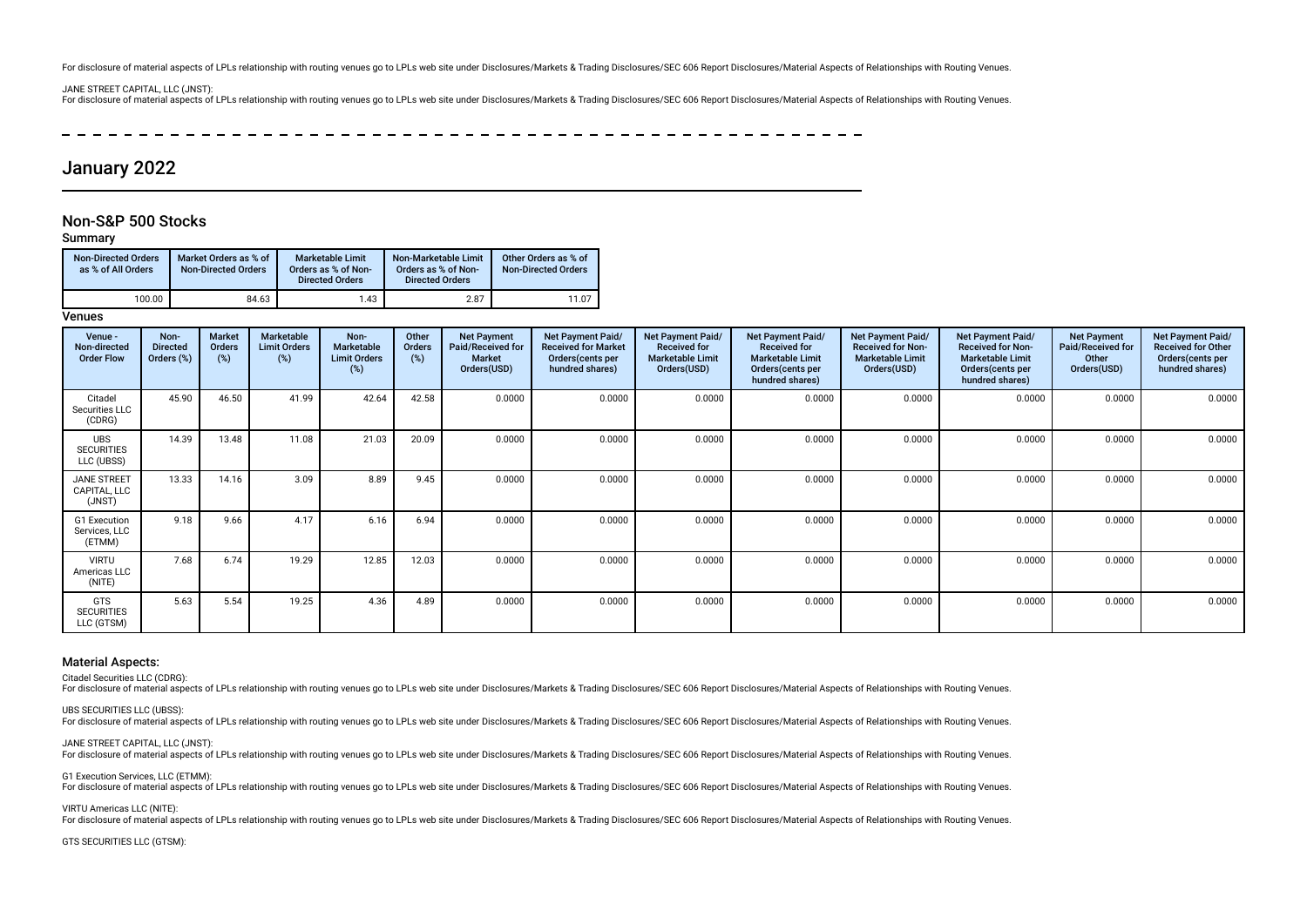For disclosure of material aspects of LPLs relationship with routing venues go to LPLs web site under Disclosures/Markets & Trading Disclosures/SEC 606 Report Disclosures/Material Aspects of Relationships with Routing Venu

 $\sim$  $\sim$  $\sim$  $\sim$ -------------

# January 2022

## **Options**

## Summary

| <b>Non-Directed Orders</b><br>as % of All Orders | Market Orders as % of<br><b>Non-Directed Orders</b> | <b>Marketable Limit</b><br>Orders as % of Non-<br><b>Directed Orders</b> | Non-Marketable Limit<br>Orders as % of Non-<br><b>Directed Orders</b> | Other Orders as % of<br><b>Non-Directed Orders</b> |
|--------------------------------------------------|-----------------------------------------------------|--------------------------------------------------------------------------|-----------------------------------------------------------------------|----------------------------------------------------|
| 100.00                                           | 49.80                                               | 4.20                                                                     | 35.24                                                                 | 10.77                                              |

**Venues** 

| Venue -<br>Non-directed<br><b>Order Flow</b> | Non-<br><b>Directed</b><br>Orders (%) | <b>Market</b><br>Orders<br>(%) | Marketable<br><b>Limit Orders</b><br>(%) | Non-<br>Marketable<br><b>Limit Orders</b><br>(%) | Other<br><b>Orders</b><br>$(\%)$ | <b>Net Payment</b><br><b>Paid/Received for</b><br>Market<br>Orders(USD) | Net Payment Paid/<br><b>Received for Market</b><br>Orders (cents per<br>hundred shares) | <b>Net Payment Paid/</b><br><b>Received for</b><br><b>Marketable Limit</b><br>Orders(USD) | <b>Net Payment Paid/</b><br><b>Received for</b><br><b>Marketable Limit</b><br>Orders(cents per<br>hundred shares) | Net Payment Paid/<br><b>Received for Non-</b><br><b>Marketable Limit</b><br>Orders(USD) | Net Payment Paid/<br><b>Received for Non-</b><br><b>Marketable Limit</b><br>Orders(cents per<br>hundred shares) | <b>Net Payment</b><br>Paid/Received for<br>Other<br>Orders(USD) | Net Payment Paid/<br><b>Received for Other</b><br>Orders (cents per<br>hundred shares) |
|----------------------------------------------|---------------------------------------|--------------------------------|------------------------------------------|--------------------------------------------------|----------------------------------|-------------------------------------------------------------------------|-----------------------------------------------------------------------------------------|-------------------------------------------------------------------------------------------|-------------------------------------------------------------------------------------------------------------------|-----------------------------------------------------------------------------------------|-----------------------------------------------------------------------------------------------------------------|-----------------------------------------------------------------|----------------------------------------------------------------------------------------|
| Citadel<br>Securities LLC<br>(CDRG)          | 53.68                                 | 51.09                          | 51.43                                    | 55.56                                            | 60.38                            | 0.0000                                                                  | 0.0000                                                                                  | 0.0000                                                                                    | 0.0000                                                                                                            | 0.0000                                                                                  | 0.0000                                                                                                          | 0.0000                                                          | 0.0000                                                                                 |
| Susquehanna<br>Investment<br>Group (SIGL)    | 46.32                                 | 48.91                          | 48.57                                    | 44.44                                            | 39.62                            | 0.0000                                                                  | 0.0000                                                                                  | 0.0000                                                                                    | 0.0000                                                                                                            | 0.0000                                                                                  | 0.0000                                                                                                          | 0.0000                                                          | 0.0000                                                                                 |

## Material Aspects:

Citadel Securities LLC (CDRG):

For disclosure of material aspects of LPLs relationship with routing venues go to LPLs web site under Disclosures/Markets & Trading Disclosures/SEC 606 Report Disclosures/Material Aspects of Relationships with Routing Venu

Susquehanna Investment Group (SIGL):

For disclosure of material aspects of LPLs relationship with routing venues go to LPLs web site under Disclosures/Markets & Trading Disclosures/SEC 606 Report Disclosures/Material Aspects of Relationships with Routing Venu

# February 2022

## S&P 500 Stocks

Summary

| <b>Non-Directed Orders</b><br>as % of All Orders | Market Orders as % of<br><b>Non-Directed Orders</b> | <b>Marketable Limit</b><br>Orders as % of Non-<br><b>Directed Orders</b> | Non-Marketable Limit<br>Orders as % of Non-<br><b>Directed Orders</b> | Other Orders as % of<br><b>Non-Directed Orders</b> |
|--------------------------------------------------|-----------------------------------------------------|--------------------------------------------------------------------------|-----------------------------------------------------------------------|----------------------------------------------------|
| 100.00                                           | 79.82                                               | 0.40                                                                     | 2.71                                                                  | 17.07                                              |

| Venue -<br>Non-directed<br><b>Order Flow</b> | Non-<br>Directed<br>Orders (% | <b>Market</b><br><b>Orders</b><br>(% ) | Marketable<br><b>Limit Orders</b><br>(%) | Non-<br><b>Marketable</b><br><b>Limit Orders</b> | Other<br><b>Orders</b><br>(%) | <b>Net Payment</b><br>Paid/Received for<br><b>Market</b><br>Orders(USD) | <b>Net Payment Paid/</b><br><b>Received for Market</b><br>Orders (cents per<br>hundred shares) | <b>Net Payment Paid/</b><br><b>Received for</b><br><b>Marketable Limit</b><br>Orders(USD) | <b>Net Payment Paid/</b><br><b>Received for</b><br><b>Marketable Limit</b><br>Orders (cents per<br>hundred shares) | <b>Net Payment Paid/</b><br><b>Received for Non-</b><br><b>Marketable Limit</b><br>Orders(USD) | Net Payment Paid/<br><b>Received for Non-</b><br><b>Marketable Limit</b><br>Orders cents per<br>hundred shares) | <b>Net Payment</b><br>Paid/Received for<br>Other<br>Orders(USD) | <b>Net Payment Paid/</b><br><b>Received for Other</b><br>Orders (cents per<br>hundred shares) |
|----------------------------------------------|-------------------------------|----------------------------------------|------------------------------------------|--------------------------------------------------|-------------------------------|-------------------------------------------------------------------------|------------------------------------------------------------------------------------------------|-------------------------------------------------------------------------------------------|--------------------------------------------------------------------------------------------------------------------|------------------------------------------------------------------------------------------------|-----------------------------------------------------------------------------------------------------------------|-----------------------------------------------------------------|-----------------------------------------------------------------------------------------------|
| UBS<br><b>SECURITIES</b><br>LLC (UBSS)       | 26.19                         | 26.12                                  | 9.73                                     | 21.43                                            | 27.60                         | 0.0000                                                                  | 0.0000                                                                                         | 0.0000                                                                                    | 0.0000                                                                                                             | 0.0000                                                                                         | 0.0000                                                                                                          | 0.0000                                                          | 0.0000                                                                                        |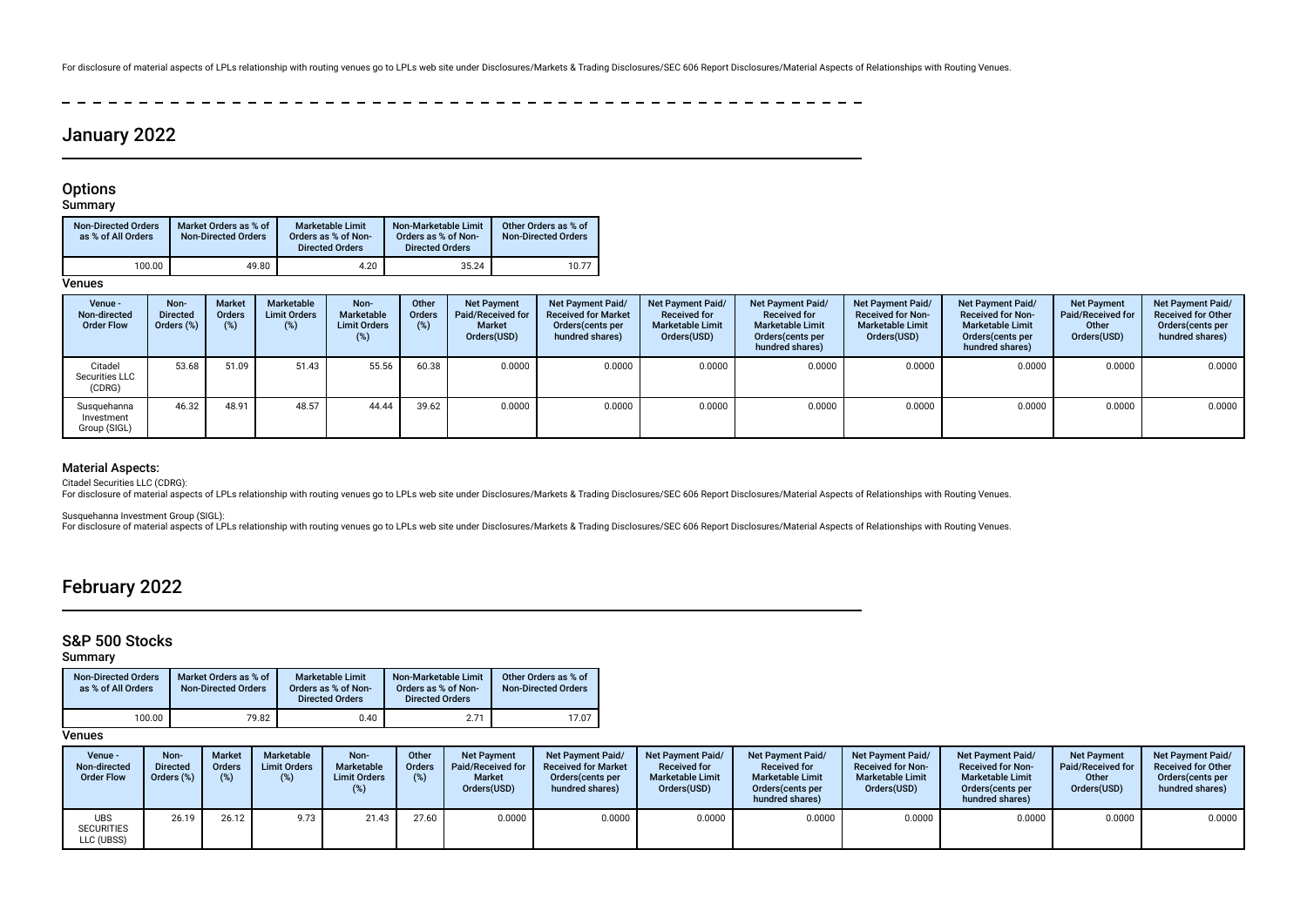| Venue -<br>Non-directed<br><b>Order Flow</b>  | Non-<br><b>Directed</b><br>Orders (%) | <b>Market</b><br>Orders<br>(%) | Marketable<br><b>Limit Orders</b><br>$(\%)$ | Non-<br><b>Marketable</b><br><b>Limit Orders</b><br>(%) | Other<br><b>Orders</b><br>(%) | <b>Net Payment</b><br>Paid/Received for<br><b>Market</b><br>Orders(USD) | <b>Net Payment Paid/</b><br><b>Received for Market</b><br>Orders (cents per<br>hundred shares) | Net Payment Paid/<br><b>Received for</b><br><b>Marketable Limit</b><br>Orders(USD) | Net Payment Paid/<br><b>Received for</b><br><b>Marketable Limit</b><br>Orders (cents per<br>hundred shares) | Net Payment Paid/<br><b>Received for Non-</b><br><b>Marketable Limit</b><br>Orders(USD) | Net Payment Paid/<br><b>Received for Non-</b><br><b>Marketable Limit</b><br>Orders (cents per<br>hundred shares) | <b>Net Payment</b><br>Paid/Received for<br>Other<br>Orders(USD) | Net Payment Paid/<br><b>Received for Other</b><br>Orders (cents per<br>hundred shares) |
|-----------------------------------------------|---------------------------------------|--------------------------------|---------------------------------------------|---------------------------------------------------------|-------------------------------|-------------------------------------------------------------------------|------------------------------------------------------------------------------------------------|------------------------------------------------------------------------------------|-------------------------------------------------------------------------------------------------------------|-----------------------------------------------------------------------------------------|------------------------------------------------------------------------------------------------------------------|-----------------------------------------------------------------|----------------------------------------------------------------------------------------|
| Citadel<br>Securities LLC<br>(CDRG)           | 18.41                                 | 17.91                          | 32.69                                       | 19.65                                                   | 20.24                         | 0.0000                                                                  | 0.0000                                                                                         | 0.0000                                                                             | 0.0000                                                                                                      | 0.0000                                                                                  | 0.0000                                                                                                           | 0.0000                                                          | 0.0000                                                                                 |
| <b>TWO SIGMA</b><br>SECURITIES,<br>LLC (SOHO) | 15.50                                 | 15.87                          | 12.83                                       | 18.18                                                   | 13.42                         | 0.0000                                                                  | 0.0000                                                                                         | 0.0000                                                                             | 0.0000                                                                                                      | 0.0000                                                                                  | 0.0000                                                                                                           | 0.0000                                                          | 0.0000                                                                                 |
| <b>VIRTU</b><br>Americas LLC<br>(NITE)        | 14.93                                 | 14.51                          | 7.42                                        | 17.13                                                   | 16.70                         | 0.0000                                                                  | 0.0000                                                                                         | 0.0000                                                                             | 0.0000                                                                                                      | 0.0000                                                                                  | 0.0000                                                                                                           | 0.0000                                                          | 0.0000                                                                                 |
| <b>GTS</b><br><b>SECURITIES</b><br>LLC (GTSM) | 12.13                                 | 12.48                          | 7.71                                        | 11.58                                                   | 10.67                         | 0.0000                                                                  | 0.0000                                                                                         | 0.0000                                                                             | 0.0000                                                                                                      | 0.0000                                                                                  | 0.0000                                                                                                           | 0.0000                                                          | 0.0000                                                                                 |
| <b>JANE STREET</b><br>CAPITAL, LLC<br>(JNST)  | 8.59                                  | 8.79                           | 28.26                                       | 9.73                                                    | 7.02                          | 0.0000                                                                  | 0.0000                                                                                         | 0.0000                                                                             | 0.0000                                                                                                      | 0.0000                                                                                  | 0.0000                                                                                                           | 0.0000                                                          | 0.0000                                                                                 |

#### Material Aspects:

UBS SECURITIES LLC (UBSS):

For disclosure of material aspects of LPLs relationship with routing venues go to LPLs web site under Disclosures/Markets & Trading Disclosures/SEC 606 Report Disclosures/Material Aspects of Relationships with Routing Venu

Citadel Securities LLC (CDRG):

For disclosure of material aspects of LPLs relationship with routing venues go to LPLs web site under Disclosures/Markets & Trading Disclosures/SEC 606 Report Disclosures/Material Aspects of Relationships with Routing Venu

TWO SIGMA SECURITIES, LLC (SOHO): For disclosure of material aspects of LPLs relationship with routing venues go to LPLs web site under Disclosures/Markets & Trading Disclosures/SEC 606 Report Disclosures/Material Aspects of Relationships with Routing Venu

VIRTU Americas LLC (NITE):

For disclosure of material aspects of LPLs relationship with routing venues go to LPLs web site under Disclosures/Markets & Trading Disclosures/SEC 606 Report Disclosures/Material Aspects of Relationships with Routing Venu

GTS SECURITIES LLC (GTSM):

For disclosure of material aspects of LPLs relationship with routing venues go to LPLs web site under Disclosures/Markets & Trading Disclosures/SEC 606 Report Disclosures/Material Aspects of Relationships with Routing Venu

#### JANE STREET CAPITAL, LLC (JNST):

For disclosure of material aspects of LPLs relationship with routing venues go to LPLs web site under Disclosures/Markets & Trading Disclosures/SEC 606 Report Disclosures/Material Aspects of Relationships with Routing Venu

# February 2022

## Non-S&P 500 Stocks

#### Summary

| <b>Non-Directed Orders</b><br>as % of All Orders | Market Orders as % of<br><b>Non-Directed Orders</b> | <b>Marketable Limit</b><br>Orders as % of Non-<br><b>Directed Orders</b> | Non-Marketable Limit<br>Orders as % of Non-<br><b>Directed Orders</b> | Other Orders as % of<br><b>Non-Directed Orders</b> |
|--------------------------------------------------|-----------------------------------------------------|--------------------------------------------------------------------------|-----------------------------------------------------------------------|----------------------------------------------------|
| 100.00                                           | 83.91                                               | 1.30                                                                     | 3.59                                                                  | 11.20                                              |

| Venue -<br>Non-directed<br><b>Order Flow</b> | Non-<br><b>Directed</b><br>Orders (%) | <b>Market</b><br>Orders | <b>Marketable</b><br><b>Limit Orders</b> | <b>Non</b><br>Marketable<br><b>Limit Orders</b> | Other<br><b>Orders</b><br>(%) | <b>Net Payment</b><br>Paid/Received for I<br><b>Market</b><br>Orders(USD) | <b>Net Payment Paid/</b><br><b>Received for Market</b><br>Orders(cents per<br>hundred shares) | <b>Net Payment Paid/</b><br><b>Received for</b><br><b>Marketable Limit</b><br>Orders(USD) | Net Payment Paid/<br><b>Received for</b><br><b>Marketable Limit</b><br>Orders (cents per<br>hundred shares) | Net Payment Paid/<br><b>Received for Non-</b><br><b>Marketable Limit</b><br>Orders(USD) | <b>Net Payment Paid/</b><br><b>Received for Non-</b><br><b>Marketable Limit</b><br>Orders(cents per<br>hundred shares) | <b>Net Payment</b><br>Paid/Received for<br>Other<br>Orders(USD) | <b>Net Payment Paid/</b><br><b>Received for Other</b><br>Orders(cents per<br>hundred shares) |
|----------------------------------------------|---------------------------------------|-------------------------|------------------------------------------|-------------------------------------------------|-------------------------------|---------------------------------------------------------------------------|-----------------------------------------------------------------------------------------------|-------------------------------------------------------------------------------------------|-------------------------------------------------------------------------------------------------------------|-----------------------------------------------------------------------------------------|------------------------------------------------------------------------------------------------------------------------|-----------------------------------------------------------------|----------------------------------------------------------------------------------------------|
|----------------------------------------------|---------------------------------------|-------------------------|------------------------------------------|-------------------------------------------------|-------------------------------|---------------------------------------------------------------------------|-----------------------------------------------------------------------------------------------|-------------------------------------------------------------------------------------------|-------------------------------------------------------------------------------------------------------------|-----------------------------------------------------------------------------------------|------------------------------------------------------------------------------------------------------------------------|-----------------------------------------------------------------|----------------------------------------------------------------------------------------------|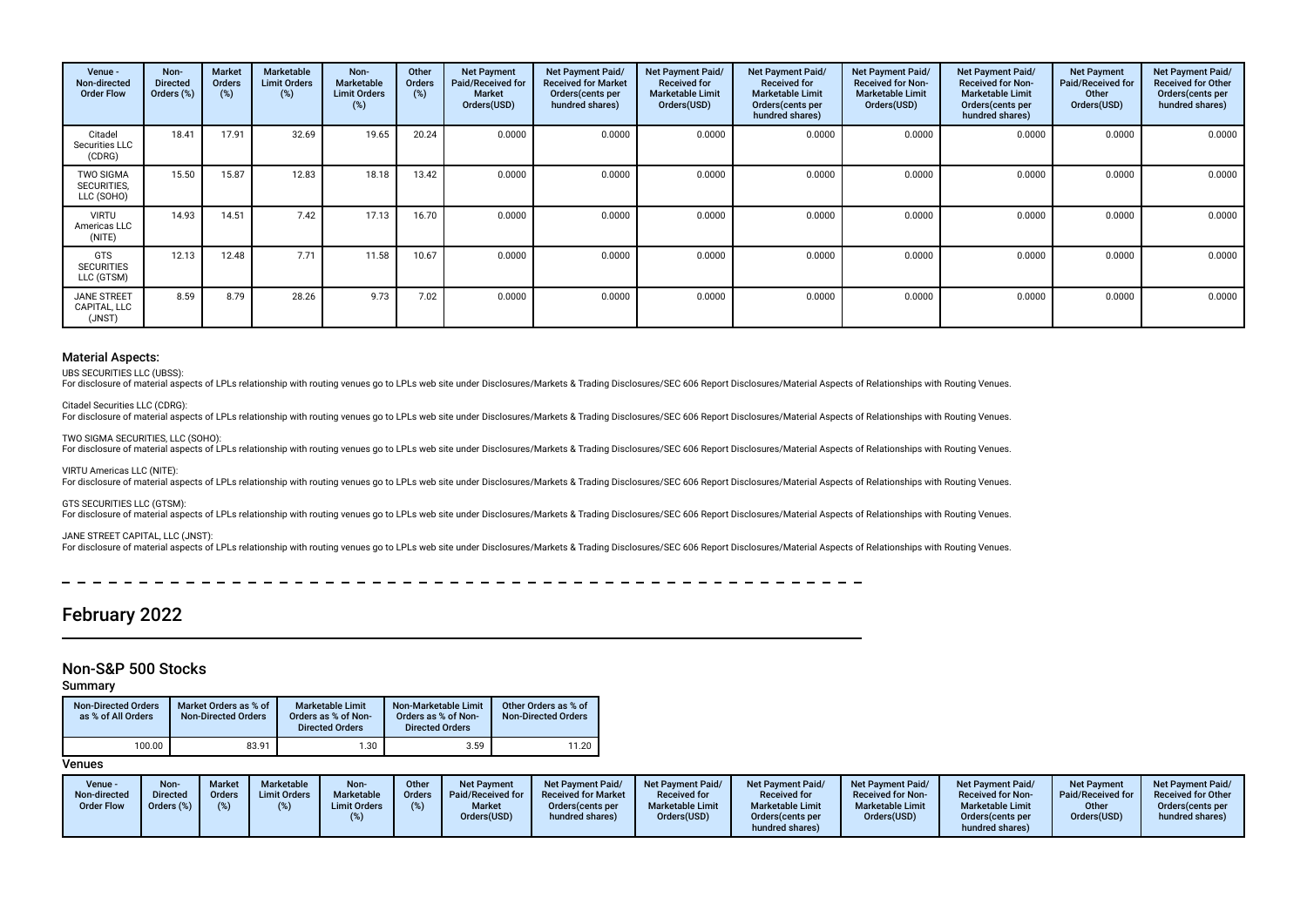| Venue -<br>Non-directed<br><b>Order Flow</b>  | Non-<br><b>Directed</b><br>Orders (%) | Market<br>Orders<br>(%) | Marketable<br><b>Limit Orders</b><br>$(\%)$ | Non-<br>Marketable<br><b>Limit Orders</b><br>(%) | Other<br>Orders<br>$(\%)$ | <b>Net Payment</b><br>Paid/Received for<br><b>Market</b><br>Orders(USD) | <b>Net Payment Paid/</b><br><b>Received for Market</b><br>Orders (cents per<br>hundred shares) | <b>Net Payment Paid/</b><br><b>Received for</b><br><b>Marketable Limit</b><br>Orders(USD) | Net Payment Paid/<br><b>Received for</b><br><b>Marketable Limit</b><br>Orders (cents per<br>hundred shares) | Net Payment Paid/<br><b>Received for Non-</b><br><b>Marketable Limit</b><br>Orders(USD) | <b>Net Payment Paid/</b><br><b>Received for Non-</b><br><b>Marketable Limit</b><br>Orders(cents per<br>hundred shares) | <b>Net Payment</b><br>Paid/Received for<br>Other<br>Orders(USD) | Net Payment Paid/<br><b>Received for Other</b><br>Orders(cents per<br>hundred shares) |
|-----------------------------------------------|---------------------------------------|-------------------------|---------------------------------------------|--------------------------------------------------|---------------------------|-------------------------------------------------------------------------|------------------------------------------------------------------------------------------------|-------------------------------------------------------------------------------------------|-------------------------------------------------------------------------------------------------------------|-----------------------------------------------------------------------------------------|------------------------------------------------------------------------------------------------------------------------|-----------------------------------------------------------------|---------------------------------------------------------------------------------------|
| Citadel<br>Securities LLC<br>(CDRG)           | 47.42                                 | 48.63                   | 36.78                                       | 37.92                                            | 42.69                     | 0.0000                                                                  | 0.0000                                                                                         | 0.0000                                                                                    | 0.0000                                                                                                      | 0.0000                                                                                  | 0.0000                                                                                                                 | 0.0000                                                          | 0.0000                                                                                |
| <b>UBS</b><br><b>SECURITIES</b><br>LLC (UBSS) | 13.18                                 | 12.10                   | 12.89                                       | 17.65                                            | 19.86                     | 0.0000                                                                  | 0.0000                                                                                         | 0.0000                                                                                    | 0.0000                                                                                                      | 0.0000                                                                                  | 0.0000                                                                                                                 | 0.0000                                                          | 0.0000                                                                                |
| JANE STREET<br>CAPITAL, LLC<br>(JNST)         | 12.83                                 | 13.40                   | 11.02                                       | 11.42                                            | 9.17                      | 0.0000                                                                  | 0.0000                                                                                         | 0.0000                                                                                    | 0.0000                                                                                                      | 0.0000                                                                                  | 0.0000                                                                                                                 | 0.0000                                                          | 0.0000                                                                                |
| G1 Execution<br>Services, LLC<br>(ETMM)       | 9.84                                  | 10.14                   | 2.18                                        | 10.52                                            | 8.28                      | 0.0000                                                                  | 0.0000                                                                                         | 0.0000                                                                                    | 0.0000                                                                                                      | 0.0000                                                                                  | 0.0000                                                                                                                 | 0.0000                                                          | 0.0000                                                                                |
| <b>VIRTU</b><br>Americas LLC<br>(NITE)        | 7.90                                  | 6.96                    | 27.79                                       | 12.03                                            | 11.31                     | 0.0000                                                                  | 0.0000                                                                                         | 0.0000                                                                                    | 0.0000                                                                                                      | 0.0000                                                                                  | 0.0000                                                                                                                 | 0.0000                                                          | 0.0000                                                                                |
| <b>GTS</b><br><b>SECURITIES</b><br>LLC (GTSM) | 5.35                                  | 5.32                    | 8.59                                        | 6.55                                             | 4.81                      | 0.0000                                                                  | 0.0000                                                                                         | 0.0000                                                                                    | 0.0000                                                                                                      | 0.0000                                                                                  | 0.0000                                                                                                                 | 0.0000                                                          | 0.0000                                                                                |

#### Material Aspects:

Citadel Securities LLC (CDRG):

For disclosure of material aspects of LPLs relationship with routing venues go to LPLs web site under Disclosures/Markets & Trading Disclosures/SEC 606 Report Disclosures/Material Aspects of Relationships with Routing Venu

UBS SECURITIES LLC (UBSS):

For disclosure of material aspects of LPLs relationship with routing venues go to LPLs web site under Disclosures/Markets & Trading Disclosures/SEC 606 Report Disclosures/Material Aspects of Relationships with Routing Venu

#### JANE STREET CAPITAL, LLC (JNST):

For disclosure of material aspects of LPLs relationship with routing venues go to LPLs web site under Disclosures/Markets & Trading Disclosures/SEC 606 Report Disclosures/Material Aspects of Relationships with Routing Venu

G1 Execution Services, LLC (ETMM):

For disclosure of material aspects of LPLs relationship with routing venues go to LPLs web site under Disclosures/Markets & Trading Disclosures/SEC 606 Report Disclosures/Material Aspects of Relationships with Routing Venu

#### VIRTU Americas LLC (NITE):

For disclosure of material aspects of LPLs relationship with routing venues go to LPLs web site under Disclosures/Markets & Trading Disclosures/SEC 606 Report Disclosures/Material Aspects of Relationships with Routing Venu

#### GTS SECURITIES LLC (GTSM):

For disclosure of material aspects of LPLs relationship with routing venues go to LPLs web site under Disclosures/Markets & Trading Disclosures/SEC 606 Report Disclosures/Material Aspects of Relationships with Routing Venu

# February 2022

## **Options**

**Summary** 

| <b>Non-Directed Orders</b><br>as % of All Orders | Market Orders as % of<br><b>Non-Directed Orders</b> | <b>Marketable Limit</b><br>Orders as % of Non-<br><b>Directed Orders</b> | Non-Marketable Limit<br>Orders as % of Non-<br><b>Directed Orders</b> | Other Orders as % of<br><b>Non-Directed Orders</b> |
|--------------------------------------------------|-----------------------------------------------------|--------------------------------------------------------------------------|-----------------------------------------------------------------------|----------------------------------------------------|
| 100.00                                           | 44.81                                               | 5.04                                                                     | 40.14                                                                 | 10.02                                              |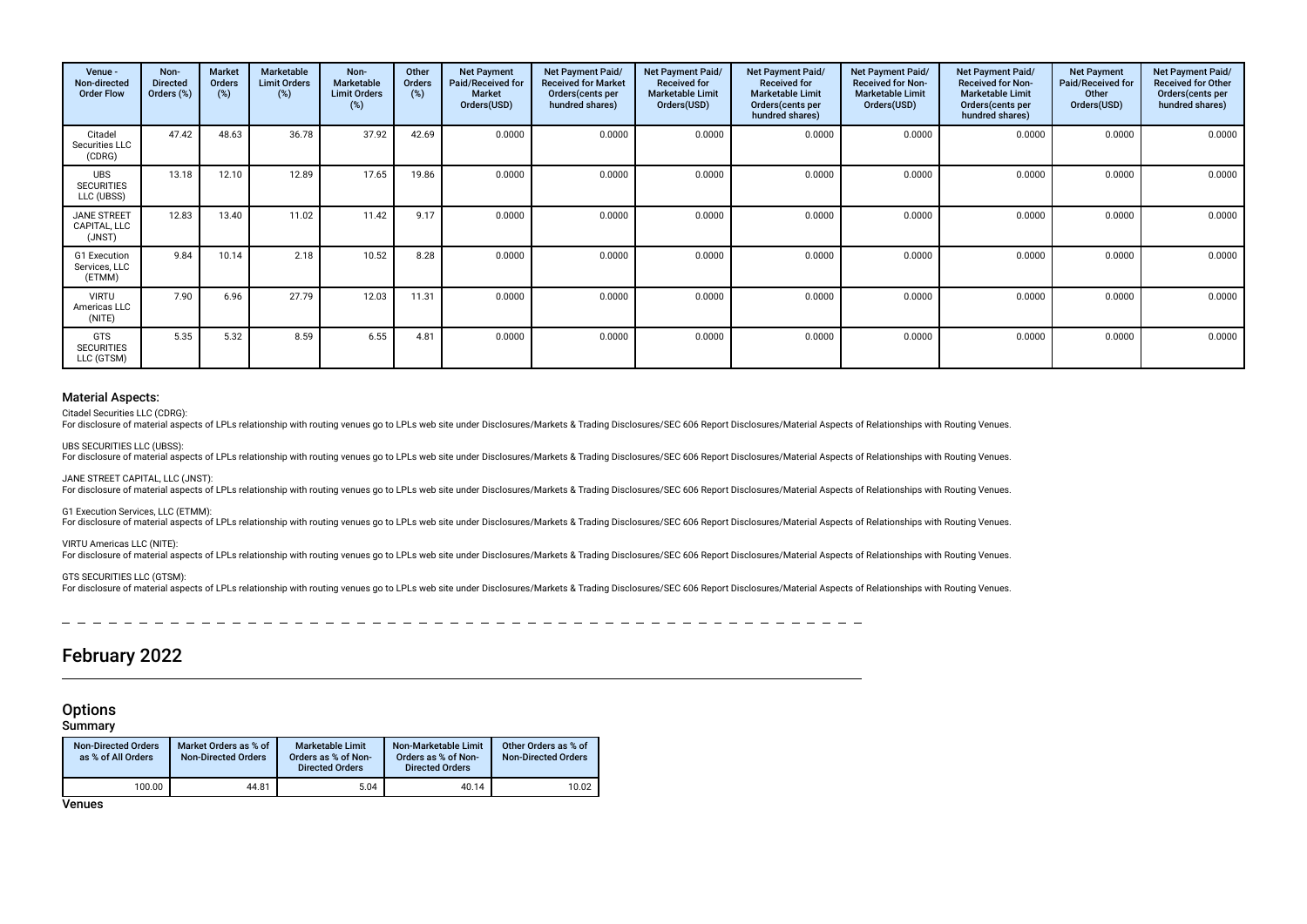| Venue -<br>Non-directed<br><b>Order Flow</b> | Non-<br><b>Directed</b><br>Orders (%) | <b>Market</b><br>Orders<br>(%) | Marketable<br><b>Limit Orders</b><br>(%) | Non-<br>Marketable<br><b>Limit Orders</b><br>(%) | Other<br>Orders<br>$(\%)$ | <b>Net Payment</b><br><b>Paid/Received for</b><br>Market<br>Orders(USD) | Net Payment Paid/<br><b>Received for Market</b><br>Orders (cents per<br>hundred shares) | Net Payment Paid/<br><b>Received for</b><br><b>Marketable Limit</b><br>Orders(USD) | Net Payment Paid/<br><b>Received for</b><br><b>Marketable Limit</b><br>Orders(cents per<br>hundred shares) | <b>Net Payment Paid/</b><br><b>Received for Non-</b><br><b>Marketable Limit</b><br>Orders(USD) | Net Payment Paid/<br><b>Received for Non-</b><br><b>Marketable Limit</b><br>Orders (cents per<br>hundred shares) | <b>Net Payment</b><br>Paid/Received for<br>Other<br>Orders(USD) | Net Payment Paid/<br><b>Received for Other</b><br>Orders(cents per<br>hundred shares) |
|----------------------------------------------|---------------------------------------|--------------------------------|------------------------------------------|--------------------------------------------------|---------------------------|-------------------------------------------------------------------------|-----------------------------------------------------------------------------------------|------------------------------------------------------------------------------------|------------------------------------------------------------------------------------------------------------|------------------------------------------------------------------------------------------------|------------------------------------------------------------------------------------------------------------------|-----------------------------------------------------------------|---------------------------------------------------------------------------------------|
| Citadel<br>Securities LLC<br>(CDRG)          | 52.38                                 | 49.57                          | 45.33                                    | 55.30                                            | 56.79                     | 0.0000                                                                  | 0.0000                                                                                  | 0.0000                                                                             | 0.0000                                                                                                     | 0.0000                                                                                         | 0.0000                                                                                                           | 0.0000                                                          | 0.0000                                                                                |
| Susquehanna<br>Investment<br>Group (SIGL)    | 47.62                                 | 50.43                          | 54.67                                    | 44.70                                            | 43.21                     | 0.0000                                                                  | 0.0000                                                                                  | 0.0000                                                                             | 0.0000                                                                                                     | 0.0000                                                                                         | 0.0000                                                                                                           | 0.0000                                                          | 0.0000                                                                                |

## Material Aspects:

Citadel Securities LLC (CDRG):

For disclosure of material aspects of LPLs relationship with routing venues go to LPLs web site under Disclosures/Markets & Trading Disclosures/SEC 606 Report Disclosures/Material Aspects of Relationships with Routing Venu

Susquehanna Investment Group (SIGL):<br>For disclosure of material aspects of LPLs relationship with routing venues go to LPLs web site under Disclosures/Markets & Trading Disclosures/SEC 606 Report Disclosures/Material Aspec

# March 2022

## S&P 500 Stocks

## Summary

| <b>Non-Directed Orders</b><br>as % of All Orders | Market Orders as % of<br><b>Non-Directed Orders</b> | <b>Marketable Limit</b><br>Orders as % of Non-<br><b>Directed Orders</b> | Non-Marketable Limit<br>Orders as % of Non-<br><b>Directed Orders</b> | Other Orders as % of<br><b>Non-Directed Orders</b> |
|--------------------------------------------------|-----------------------------------------------------|--------------------------------------------------------------------------|-----------------------------------------------------------------------|----------------------------------------------------|
| 100.00                                           | 79.57                                               | 0.59                                                                     | 2.71                                                                  | 17.14                                              |

| Venue -<br>Non-directed<br><b>Order Flow</b>  | Non-<br><b>Directed</b><br>Orders (%) | Market<br>Orders<br>(%) | Marketable<br><b>Limit Orders</b><br>(%) | Non-<br><b>Marketable</b><br><b>Limit Orders</b><br>(%) | Other<br><b>Orders</b><br>(%) | <b>Net Payment</b><br>Paid/Received for<br><b>Market</b><br>Orders(USD) | <b>Net Payment Paid/</b><br><b>Received for Market</b><br>Orders(cents per<br>hundred shares) | Net Payment Paid/<br><b>Received for</b><br><b>Marketable Limit</b><br>Orders(USD) | <b>Net Payment Paid/</b><br><b>Received for</b><br><b>Marketable Limit</b><br>Orders (cents per<br>hundred shares) | Net Payment Paid/<br><b>Received for Non-</b><br><b>Marketable Limit</b><br>Orders(USD) | Net Payment Paid/<br><b>Received for Non-</b><br><b>Marketable Limit</b><br>Orders(cents per<br>hundred shares) | <b>Net Payment</b><br>Paid/Received for<br>Other<br>Orders(USD) | Net Payment Paid/<br><b>Received for Other</b><br>Orders(cents per<br>hundred shares) |
|-----------------------------------------------|---------------------------------------|-------------------------|------------------------------------------|---------------------------------------------------------|-------------------------------|-------------------------------------------------------------------------|-----------------------------------------------------------------------------------------------|------------------------------------------------------------------------------------|--------------------------------------------------------------------------------------------------------------------|-----------------------------------------------------------------------------------------|-----------------------------------------------------------------------------------------------------------------|-----------------------------------------------------------------|---------------------------------------------------------------------------------------|
| <b>UBS</b><br><b>SECURITIES</b><br>LLC (UBSS) | 29.61                                 | 29.46                   | 29.00                                    | 21.64                                                   | 31.71                         | 0.0000                                                                  | 0.0000                                                                                        | 0.0000                                                                             | 0.0000                                                                                                             | 0.0000                                                                                  | 0.0000                                                                                                          | 0.0000                                                          | 0.0000                                                                                |
| Citadel<br>Securities LLC<br>(CDRG)           | 16.38                                 | 15.84                   | 15.48                                    | 18.81                                                   | 18.53                         | 0.0000                                                                  | 0.0000                                                                                        | 0.0000                                                                             | 0.0000                                                                                                             | 0.0000                                                                                  | 0.0000                                                                                                          | 0.0000                                                          | 0.0000                                                                                |
| <b>VIRTU</b><br>Americas LLC<br>(NITE)        | 15.70                                 | 15.43                   | 7.36                                     | 19.39                                                   | 16.62                         | 0.0000                                                                  | 0.0000                                                                                        | 0.0000                                                                             | 0.0000                                                                                                             | 0.0000                                                                                  | 0.0000                                                                                                          | 0.0000                                                          | 0.0000                                                                                |
| TWO SIGMA<br>SECURITIES,<br>LLC (SOHO)        | 13.60                                 | 13.82                   | 22.85                                    | 15.08                                                   | 12.03                         | 0.0000                                                                  | 0.0000                                                                                        | 0.0000                                                                             | 0.0000                                                                                                             | 0.0000                                                                                  | 0.0000                                                                                                          | 0.0000                                                          | 0.0000                                                                                |
| <b>GTS</b><br><b>SECURITIES</b><br>LLC (GTSM) | 12.35                                 | 12.84                   | 6.44                                     | 12.39                                                   | 10.24                         | 0.0000                                                                  | 0.0000                                                                                        | 0.0000                                                                             | 0.0000                                                                                                             | 0.0000                                                                                  | 0.0000                                                                                                          | 0.0000                                                          | 0.0000                                                                                |
| JANE STREET<br>CAPITAL, LLC<br>(JNST)         | 7.58                                  | 7.81                    | 4.01                                     | 9.51                                                    | 6.31                          | 0.0000                                                                  | 0.0000                                                                                        | 0.0000                                                                             | 0.0000                                                                                                             | 0.0000                                                                                  | 0.0000                                                                                                          | 0.0000                                                          | 0.0000                                                                                |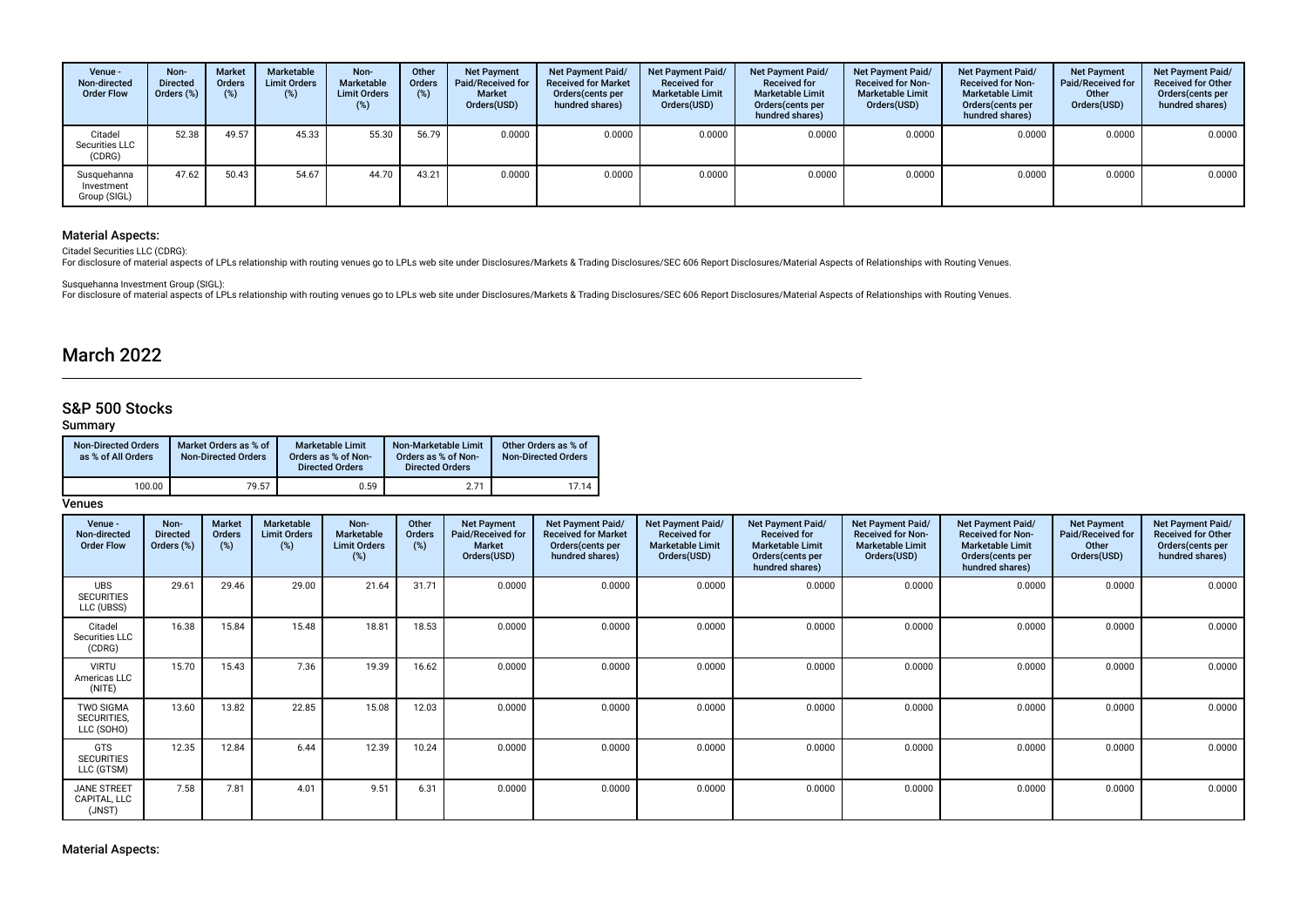#### UBS SECURITIES LLC (UBSS):

For disclosure of material aspects of LPLs relationship with routing venues go to LPLs web site under Disclosures/Markets & Trading Disclosures/SEC 606 Report Disclosures/Material Aspects of Relationships with Routing Venu

Citadel Securities LLC (CDRG):

For disclosure of material aspects of LPLs relationship with routing venues go to LPLs web site under Disclosures/Markets & Trading Disclosures/SEC 606 Report Disclosures/Material Aspects of Relationships with Routing Venu

VIRTU Americas LLC (NITE): For disclosure of material aspects of LPLs relationship with routing venues go to LPLs web site under Disclosures/Markets & Trading Disclosures/SEC 606 Report Disclosures/Material Aspects of Relationships with Routing Venu

TWO SIGMA SECURITIES, LLC (SOHO): For disclosure of material aspects of LPLs relationship with routing venues go to LPLs web site under Disclosures/Markets & Trading Disclosures/SEC 606 Report Disclosures/Material Aspects of Relationships with Routing Venu

GTS SECURITIES LLC (GTSM):

For disclosure of material aspects of LPLs relationship with routing venues go to LPLs web site under Disclosures/Markets & Trading Disclosures/SEC 606 Report Disclosures/Material Aspects of Relationships with Routing Venu

#### JANE STREET CAPITAL, LLC (JNST):

For disclosure of material aspects of LPLs relationship with routing venues go to LPLs web site under Disclosures/Markets & Trading Disclosures/SEC 606 Report Disclosures/Material Aspects of Relationships with Routing Venu

# March 2022

## Non-S&P 500 Stocks

#### Summary

| <b>Non-Directed Orders</b><br>as % of All Orders | Market Orders as % of<br><b>Non-Directed Orders</b> | <b>Marketable Limit</b><br>Orders as % of Non-<br><b>Directed Orders</b> | Non-Marketable Limit<br>Orders as % of Non-<br><b>Directed Orders</b> | Other Orders as % of<br><b>Non-Directed Orders</b> |
|--------------------------------------------------|-----------------------------------------------------|--------------------------------------------------------------------------|-----------------------------------------------------------------------|----------------------------------------------------|
| 100.00                                           | 83.83                                               | 1.64                                                                     | 3.25                                                                  | 11.28                                              |

#### Venues

| Venue -<br>Non-directed<br><b>Order Flow</b>  | Non-<br><b>Directed</b><br>Orders (%) | <b>Market</b><br><b>Orders</b><br>(%) | Marketable<br><b>Limit Orders</b><br>$(\%)$ | Non-<br><b>Marketable</b><br><b>Limit Orders</b><br>(%) | Other<br>Orders<br>(%) | <b>Net Payment</b><br>Paid/Received for<br><b>Market</b><br>Orders(USD) | Net Payment Paid/<br><b>Received for Market</b><br>Orders (cents per<br>hundred shares) | Net Payment Paid/<br><b>Received for</b><br><b>Marketable Limit</b><br>Orders(USD) | Net Payment Paid/<br><b>Received for</b><br><b>Marketable Limit</b><br>Orders(cents per<br>hundred shares) | Net Payment Paid/<br><b>Received for Non-</b><br><b>Marketable Limit</b><br>Orders(USD) | Net Payment Paid/<br><b>Received for Non-</b><br><b>Marketable Limit</b><br>Orders (cents per<br>hundred shares) | <b>Net Payment</b><br>Paid/Received for<br>Other<br>Orders(USD) | Net Payment Paid/<br><b>Received for Other</b><br>Orders (cents per<br>hundred shares) |
|-----------------------------------------------|---------------------------------------|---------------------------------------|---------------------------------------------|---------------------------------------------------------|------------------------|-------------------------------------------------------------------------|-----------------------------------------------------------------------------------------|------------------------------------------------------------------------------------|------------------------------------------------------------------------------------------------------------|-----------------------------------------------------------------------------------------|------------------------------------------------------------------------------------------------------------------|-----------------------------------------------------------------|----------------------------------------------------------------------------------------|
| Citadel<br>Securities LLC<br>(CDRG)           | 49.06                                 | 50.81                                 | 32.52                                       | 35.76                                                   | 42.31                  | 0.0000                                                                  | 0.0000                                                                                  | 0.0000                                                                             | 0.0000                                                                                                     | 0.0000                                                                                  | 0.0000                                                                                                           | 0.0000                                                          | 0.0000                                                                                 |
| <b>UBS</b><br><b>SECURITIES</b><br>LLC (UBSS) | 14.58                                 | 13.47                                 | 6.70                                        | 21.82                                                   | 21.82                  | 0.0000                                                                  | 0.0000                                                                                  | 0.0000                                                                             | 0.0000                                                                                                     | 0.0000                                                                                  | 0.0000                                                                                                           | 0.0000                                                          | 0.0000                                                                                 |
| <b>JANE STREET</b><br>CAPITAL, LLC<br>(JNST)  | 10.80                                 | 11.39                                 | 6.86                                        | 8.30                                                    | 7.72                   | 0.0000                                                                  | 0.0000                                                                                  | 0.0000                                                                             | 0.0000                                                                                                     | 0.0000                                                                                  | 0.0000                                                                                                           | 0.0000                                                          | 0.0000                                                                                 |
| G1 Execution<br>Services, LLC<br>(ETMM)       | 9.61                                  | 9.93                                  | 2.98                                        | 8.44                                                    | 8.51                   | 0.0000                                                                  | 0.0000                                                                                  | 0.0000                                                                             | 0.0000                                                                                                     | 0.0000                                                                                  | 0.0000                                                                                                           | 0.0000                                                          | 0.0000                                                                                 |
| <b>VIRTU</b><br>Americas LLC<br>(NITE)        | 8.48                                  | 6.79                                  | 48.21                                       | 17.57                                                   | 12.67                  | 0.0000                                                                  | 0.0000                                                                                  | 0.0000                                                                             | 0.0000                                                                                                     | 0.0000                                                                                  | 0.0000                                                                                                           | 0.0000                                                          | 0.0000                                                                                 |
| GTS<br><b>SECURITIES</b><br>LLC (GTSM)        | 5.44                                  | 5.66                                  | 2.25                                        | 4.27                                                    | 4.62                   | 0.0000                                                                  | 0.0000                                                                                  | 0.0000                                                                             | 0.0000                                                                                                     | 0.0000                                                                                  | 0.0000                                                                                                           | 0.0000                                                          | 0.0000                                                                                 |

### Material Aspects:

Citadel Securities LLC (CDRG):

For disclosure of material aspects of LPLs relationship with routing venues go to LPLs web site under Disclosures/Markets & Trading Disclosures/SEC 606 Report Disclosures/Material Aspects of Relationships with Routing Venu